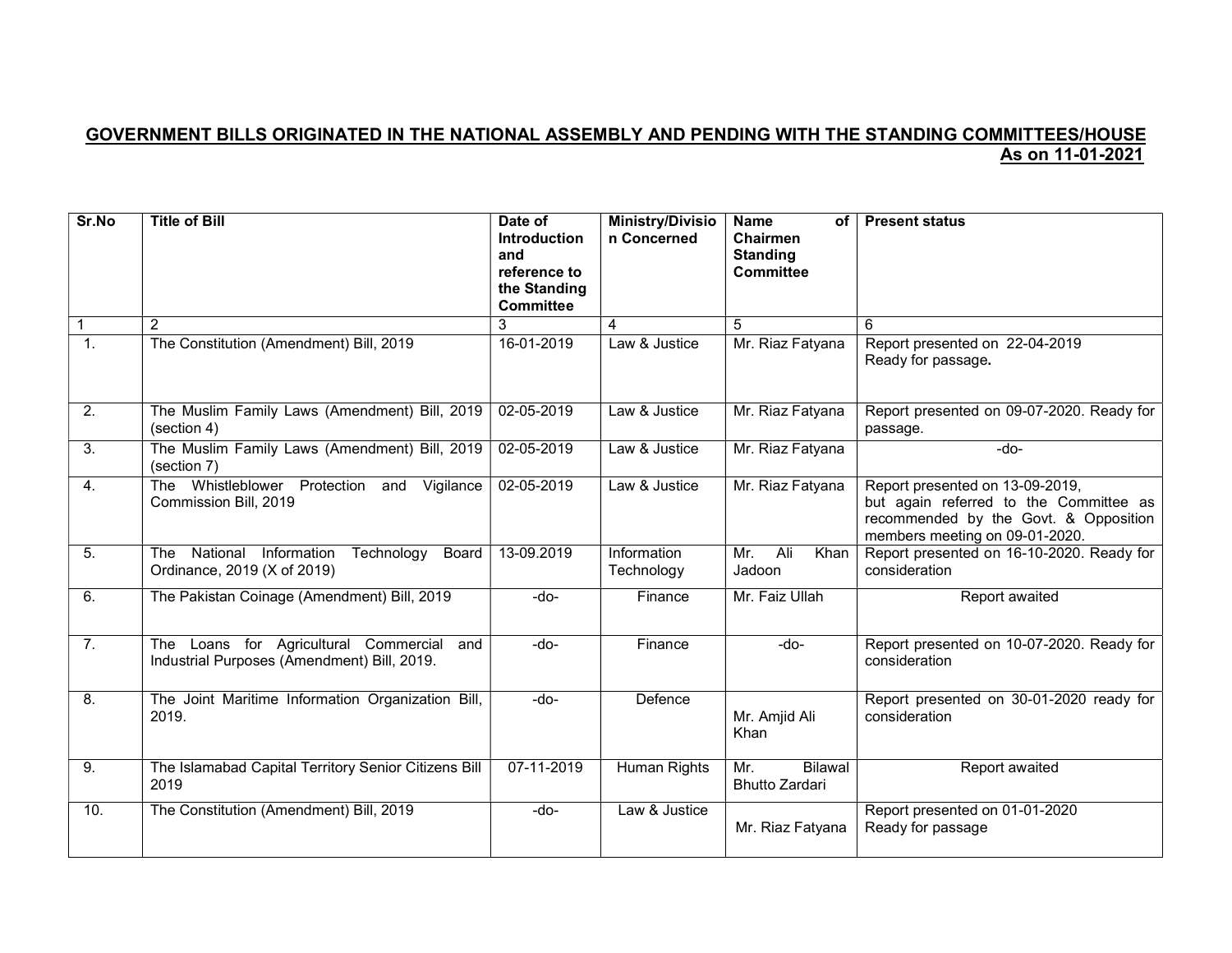| 11.               | The National Highways Safety Ordinance<br>(Amendment) Bill, 2019                                                               | -do-       | Communications                                                | Mr. Ibadullah<br>Khan            | Report awaited                                                |
|-------------------|--------------------------------------------------------------------------------------------------------------------------------|------------|---------------------------------------------------------------|----------------------------------|---------------------------------------------------------------|
| $\overline{12}$ . | The Anti-Terrorism (Amendment) Bill, 2019                                                                                      | -do-       | Interior                                                      | Raja Khurram<br>Shahzad Nawaz    | Report presented on 17-02-2020<br>Ready for consideration     |
| 13.               | The Recovery of Mortgage-backed Security<br>Ordinance 2019 (IX of 2019)                                                        | -do-       | Cabinet                                                       | Mr. Muhammad<br>Najeeb Haroon    | <b>Report awaited</b>                                         |
| 14.               | The Tax Laws (Amendment) Ordinance 2019 (Ord.<br>No. XIII of 2019) Money Bill                                                  | 11-11-2019 | Finance/FBR                                                   | Mr. Faiz Ullah                   | Report awaited                                                |
| 15.               | The Port Qasim Authority (Amendment) Bill, 2019                                                                                | -do-       | <b>Maritime Affairs</b>                                       | Mir<br>Amer<br>Ali<br>Khan Magsi | -do-                                                          |
| 16.               | The Gwadar Port Authority (Amendment) Bill, 2019                                                                               | -do-       | <b>Maritime Affairs</b>                                       | Amer<br>Ali<br>Mir<br>Khan Magsi | <b>Report awaited</b>                                         |
| 17.               | The Privatisation Commission (Amendment) Bill,<br>2019                                                                         | $-do-$     | Privatisation                                                 | Mustafa<br>Syed<br>Mahmud        | Report presented on 10-06-2020 ready for<br>consideration     |
| 18.               | The Global Change Impact Studies Center<br>(Amendment) Bill, 2019                                                              | 16-12-2019 | Climate Change                                                | Munaza<br>Ms.<br>Hassan          | Report presented on 27-07-2020.<br>Ready<br>for consideration |
| 19.               | The Pakistan Academy of Letters (Amendment)<br><b>Bill, 2019</b>                                                               | 01-01-2020 | <b>National History</b><br>& Literary<br>Heritage<br>Division | Mian Najeeb Ud<br>Din Awaisi     | Report awaited                                                |
| 20.               | The State Bank of Pakistan Banking Services                                                                                    | 09-01-2020 | Finance                                                       | Mr. Faiz Ullah                   | -do-                                                          |
|                   | Corporation (SBP BSC)(Amendment) Bill, 2019                                                                                    |            |                                                               |                                  |                                                               |
| 21.               | The Protection of Communal Properties of<br>Minorities (Amendment) Bill, 2020                                                  | 13-01-2020 | Religious Affairs                                             | Mr. Asad<br>Mahmood              | Report received, ready for presentation                       |
| 22.               | The Enforcement of Women's Property Rights<br>(Amendment) Ordinance, 2019 (Ord. No. XXIV of<br>2019) Promulgated on 21-12-2019 | 30-01-2020 | Law & Justice                                                 | Mr. Riaz Fatyana                 | Report presented on 09-07-2020. Ready for<br>consideration    |
| 23.               | The National Accountability (Second Amendment)<br>Ordinance, 2019 (Ord. No. XXVII of 2019)<br>Promulgated on 27-12-2019        | 30-01-2020 | Law & Justice                                                 | Mr. Riaz Fatyana                 | Report awaited                                                |
| 24.               | The Government Savings Bank (Amendment) Bill,<br>2020                                                                          | 31-01-2020 | Finance                                                       | Mr. Faiz Ullah                   | -do-                                                          |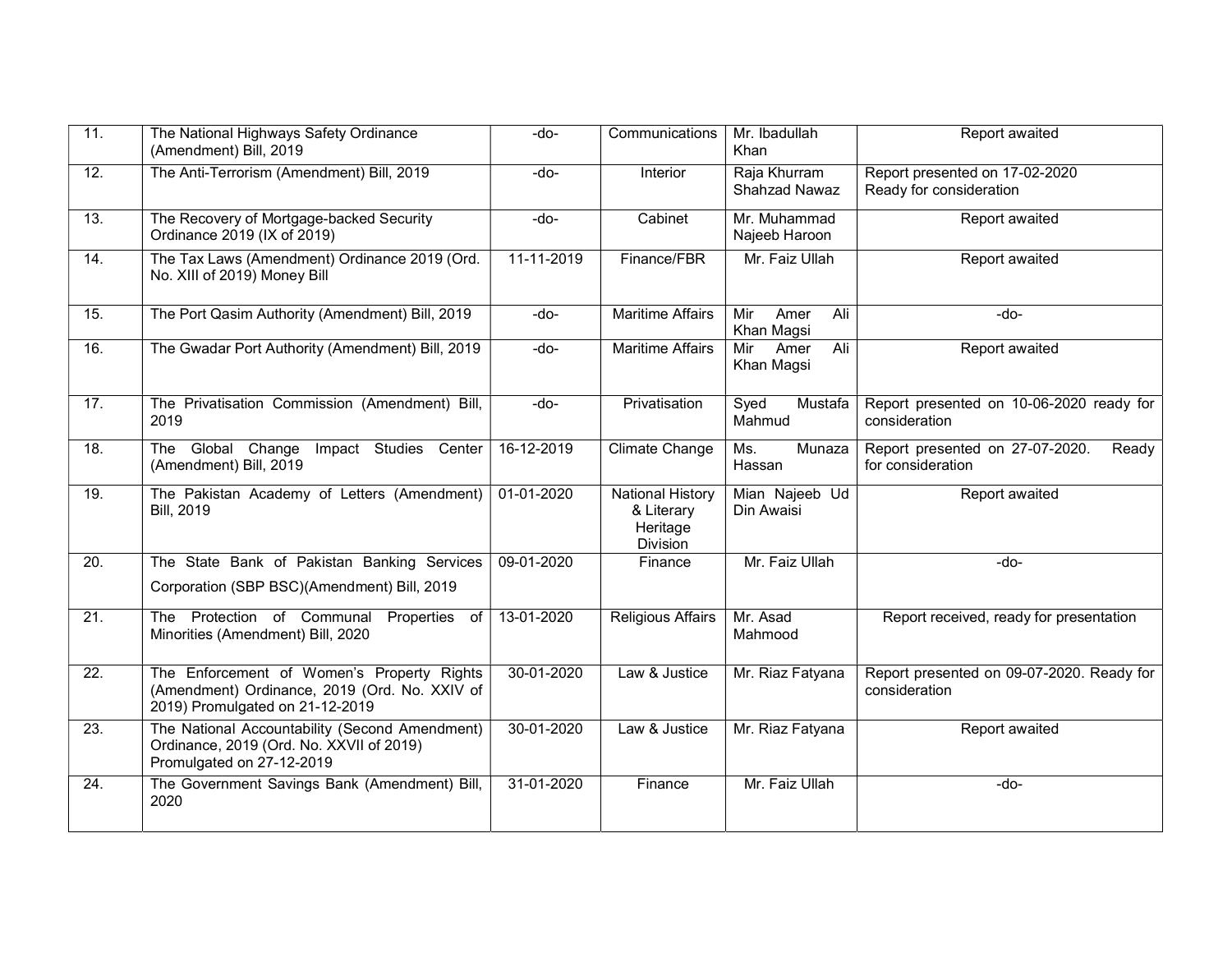| 25.               | The Post Office Cash Certificate (Amendment) Bill,<br>2020                                                                       | -do-                                       | -do-                                    | Mr. Faiz Ullah                                                                                                         | -do-                                 |
|-------------------|----------------------------------------------------------------------------------------------------------------------------------|--------------------------------------------|-----------------------------------------|------------------------------------------------------------------------------------------------------------------------|--------------------------------------|
| 26.               | The Post Office National Savings Certificates<br>(Amendment) Bill, 2020                                                          | $-do-$                                     | $-do-$                                  | Mr. Faiz Ullah                                                                                                         | -do-                                 |
| 27.               | The Members of Parliament (Salaries<br>and<br>Allowances) (Amendment) Bill, 2020                                                 | 09-03-2020                                 | Parliamentary<br>Affairs                | Mr. Mujahid Ali                                                                                                        | $-do-$                               |
| 28.               | The University of Engineering and Emerging<br>Technology Bill, 2020                                                              | 09-03-2020                                 | Science &<br>Technology                 | Mr. Sajid Mehdi                                                                                                        | -do-                                 |
| $\overline{29}$ . | Pakistan<br>The<br>Health<br>Research<br>Council<br>(Amendment) Bill, 2020                                                       | -do-                                       | <b>National Health</b><br>Services      | Mr. Khalid<br>Hussain Magsi                                                                                            | -do-                                 |
| 30.               | Territory<br>Charities<br>Islamabad<br>Capital<br>The:<br>Registration, Regulation and Facilitation Bill, 2020                   | -do-                                       | Interior                                | Raja Khurram<br>Shahzad Nawaz                                                                                          | Report received<br>Ready for passage |
| $\overline{31}$   | The Pakistan Arms (Amendment) Bill, 2020                                                                                         | -do-                                       | Interior                                | $-do-$                                                                                                                 | -do-                                 |
| 32.               | Pakistan<br>Penal<br>Code<br>(Amendment)<br><b>The</b><br>Ordinance, 2019 (Ord. No. XXV of 2019)<br>Promulgated on<br>26-12-2019 | -do-                                       | <b>Power Division</b>                   | <b>Chaudhry Salik</b><br>Hussain                                                                                       | -do-                                 |
| 33.               | The Motion Pictures Ordinance (Amendment)<br><b>Bill, 2020</b>                                                                   | 11-03-2020                                 | Information &<br><b>Broadcasting</b>    | Mian Javed Latif                                                                                                       | Report awaited                       |
| 34.               | The Associated Press of Pakistan Corporation<br>(Amendment) Bill, 2020                                                           | -do-                                       | -do-                                    | -do-                                                                                                                   | -do-                                 |
| 35.               | Pakistan<br><b>Broadcasting</b><br>Corporation<br>The<br>(Amendment) Bill, 2020                                                  | -do-                                       | -do-                                    | -do-                                                                                                                   | Report awaited                       |
| 36.               | University of Islamabad Bill, 2020<br>(As passed by Senate to be considered in NA<br>under Article 70(2))                        | Not yet laid<br>(in transitional<br>phase) | Federal<br>Education                    | To be laid in the Assembly for reconsideration/passage as<br>amended by Senate under Article 70(2) of the Constitution |                                      |
| 37.               | The COVID-19<br>(Prevention of Smuggling)<br>Ordinance, 2020<br>(No. III of 2020)<br>(Promulgated on 13-04-2020)                 | 08-06-2020                                 | Finance &<br>Revenue<br><b>Division</b> | Mr. Faiz Ullah                                                                                                         | Report awaited                       |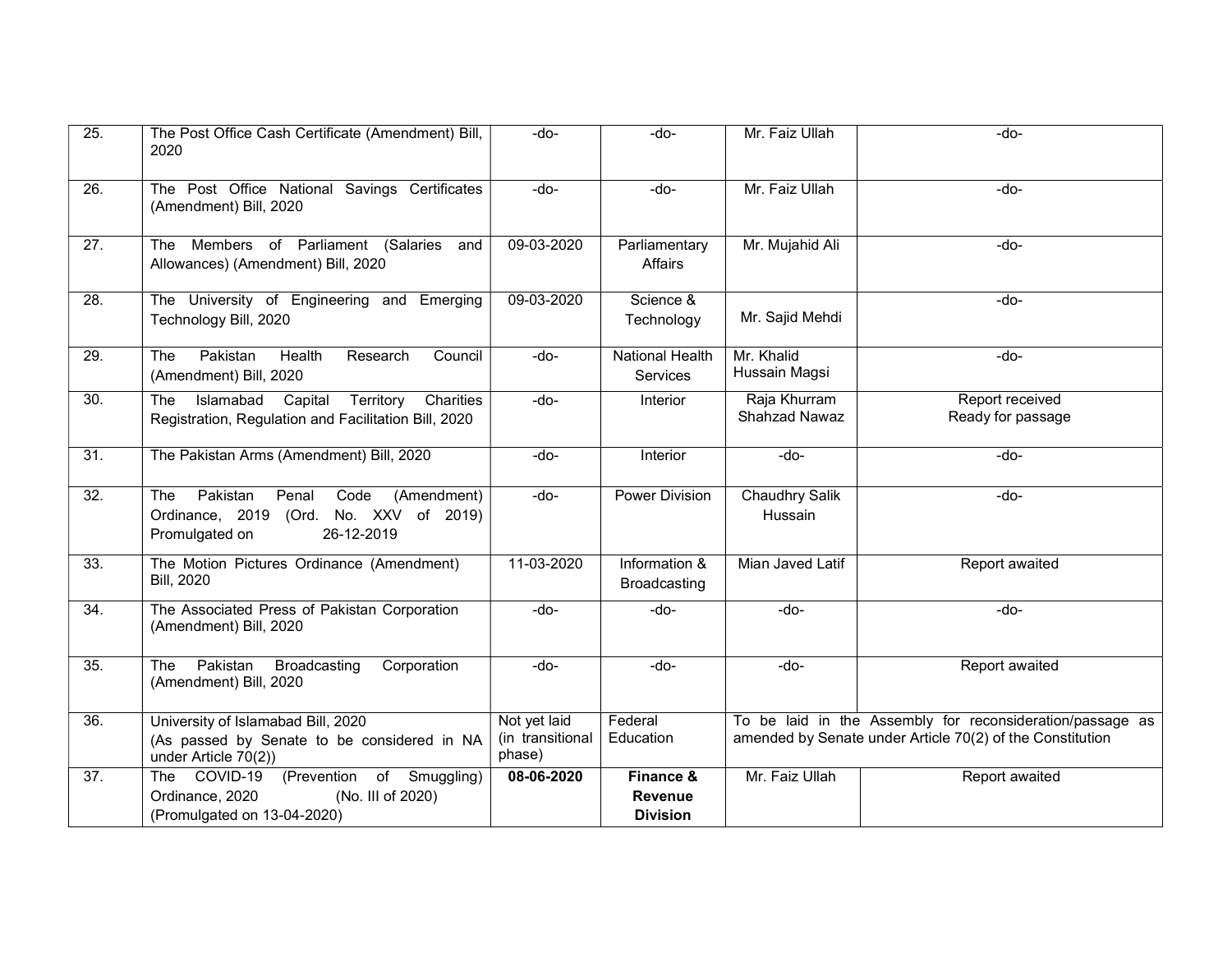| 38.               | The Financial Institutions (Secured Transactions)<br>(Amendment) Ordinance no. IV of 2020                         | 08-06-2020 | <b>Finance</b>        | $-do-$                               | $-do-$                                                     |
|-------------------|-------------------------------------------------------------------------------------------------------------------|------------|-----------------------|--------------------------------------|------------------------------------------------------------|
| $\overline{39}$ . | The Enactment of Pakistan Single Window<br>(PSW) Bill, 2020                                                       | 08-06-2020 | Finance               | $-do-$                               | Report presented on 29-10-2020. Ready for<br>consideration |
| 40.               | The Maritime Security Agency (Amendment)<br><b>Bill 2020</b>                                                      | 10-06-2020 | Defence               | Mr. Amjid Ali<br>Khan                | Report received, ready for presentation                    |
| 41.               | The National College of Arts Institute Bill, 2020                                                                 | 10-06-2020 | Federal<br>Education  | Mian Najeeb Ud<br>Din Awaisi         | Report presented on 29-10-2020. Ready for<br>consideration |
| 42.               | The National Vocational and Technical Training<br>Commission (Amendment) Bill, 2020                               | 10-06-2020 | -do-                  | $-do-$                               | Report awaited                                             |
| 43.               | The Regulation of Generation, Transmission<br>and Distribution of Electric Power (Amendment)<br><b>Bill, 2020</b> | 10-06-2020 | <b>Power Division</b> | Chaudhry<br>Salik<br>Hussain         | -do-                                                       |
| 44.               | The Hyderabad Institute for Technical and<br>Management Science Bill, 2020                                        | 11-06-2020 | Federal<br>Education  | Mian Najeeb Ud<br>Din Awaisi         | -do-                                                       |
| 45.               | COVID-19<br>(Prevention of Hoarding)<br>The<br>Ordinance, 2020<br>(No. II of 2020)<br>(Promulgated on 17-04-2020) | 08-07-2020 | Interior              | Raja Khurram<br><b>Shahzad Nawaz</b> | $-do-$                                                     |
| 46.               | Domestic<br>Violence<br>(Prevention<br>And<br>The<br>Protection) Bill, 2020                                       | 08-07-2020 | Human Rights          | Mr. Bilawal Bhutto<br>Zardari        | -do-                                                       |
| 47.               | Modaraba<br>Companies<br>Modaraba<br>and<br>The<br>(Floatation and control) (Amendment) Bill, 2020                | 17-07-2020 | Finance               | Mr. Faiz Ullah                       | -do-                                                       |
| 48.               | The Public Procurement Regulatory Authority<br>(Amendment) Ordinance, 2020 (No. VII of 2020)                      | 20-07-2020 | Cabinet               | Abdul<br>Mr.<br>Shakoor Shad         | -do-                                                       |
| 49.               | The International Court of Justice (Review and<br>Reconsideration) Ordinance, 2020 (No.VI of 2020)                | 27-07-2020 | Law & Justice         | Mr. Riaz Fatyana                     | $-do-$                                                     |
| 50.               | The Companies (Amendment) Ordinance 2020<br>(No.V of 2020)                                                        | 27-07-2020 | Finance               | Mr. Faiz Ullah                       | -do-                                                       |